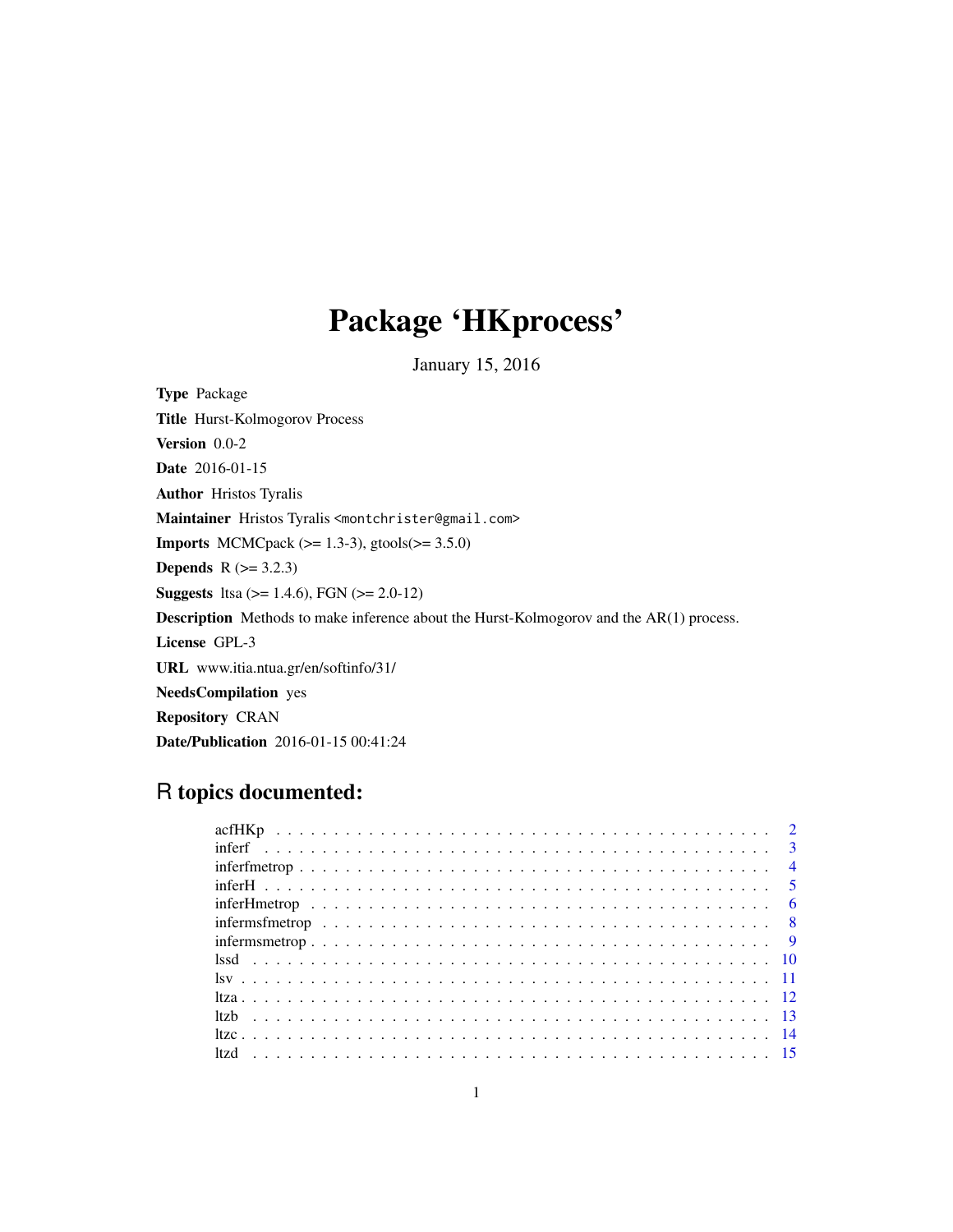#### <span id="page-1-0"></span>2 acfHKp and  $\alpha$  acfHKp acfHKp acfHKp acfHKp acfHKp acfHKp acfHKp acfHKp acfHKp acfHKp acfHKp acfHKp acfHKp acfHKp acfHKp acfHKp acfHKp acfHKp acfHKp acfHKp acfHKp acfHKp acfHKp acfHKp acfHKp acfHKp acfHKp acfHKp acfHKp

| Index |  |  |  |  |  |  |  |  |  |  |  |  |  |  |  |  |  |  |  |
|-------|--|--|--|--|--|--|--|--|--|--|--|--|--|--|--|--|--|--|--|

acfHKp *Autocorrelation of HKp.*

## Description

The Hurst-Kolmogorov stochastic process (HKp) is a persistent process. The term HKp is an alternative of the term Fractional Gaussian Noise (FGN, see Koutsoyiannis 2010). Its autocorrelation function (ACF) is given by eq.16 (Koutsoyiannis 2002).

## Usage

acfHKp(H,maxlag)

## Arguments

| H      | Hurst parameter                   |
|--------|-----------------------------------|
| maxlag | ACF computed at lags 0,1,, maxlag |

## Value

Vector of autocorrelations at lags 0,1,...,maxlag.

## Note

The parameter H should be in (0,1), see Koutsoyiannis (2002)

#### Author(s)

Hristos Tyralis

## References

Koutsoyiannis, D. (2002) The Hurst phenomenon and fractional Gaussian noise made easy, *Hydrological Sciences Journal* 47(4), 573–595. <http://dx.doi.org/10.1080/02626660209492961>.

Koutsoyiannis, D. (2010) A random walk on water, *Hydrology and Earth System Sciences* 14, 585– 601. <http://dx.doi.org/10.5194/hess-14-585-2010>.

#### Examples

# Compute the ACF at lags  $0,1,\ldots,10$  when  $H = 0.8$ .

acfHKp(0.8,10)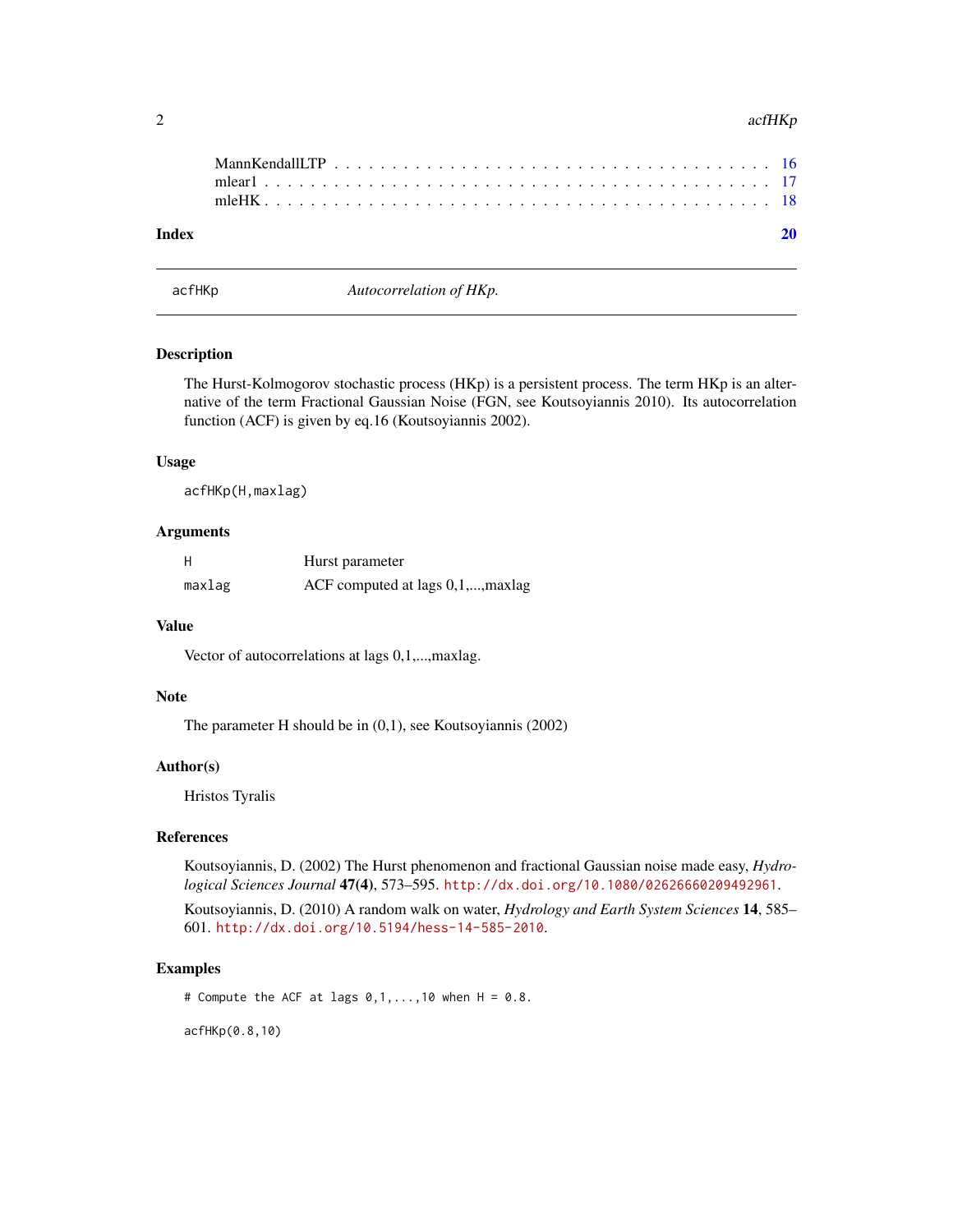<span id="page-2-0"></span>inferf *Posterior distribution of the* φ *parameter of the AR(1) process, using an Accept-Reject algorithm.*

## Description

The function inferf is used to create a sample from the posterior distribution of  $\phi$ . The function uses the eq.10 (Tyralis and Koutsoyiannis 2014) to make inference on  $\phi$  and an Accept-Reject algorithm (see Robert and Casella 2004, Algorithm A.4).

#### Usage

 $inferf(data, n, add = 0.001, minu = -0.999, maxu = 0.999)$ 

#### Arguments

| data | time series data                                                                                                                                 |
|------|--------------------------------------------------------------------------------------------------------------------------------------------------|
| n    | The size of the simulated sample                                                                                                                 |
| add  | A number added to the maximum value of the natural logarithm of eq.10, to<br>avoid bugs of the Accept-Reject algorithm due to computation errors |
| minu | A lower bound to the parameter $\phi$                                                                                                            |
| maxu | An upper bound to the parameter $\phi$                                                                                                           |

## Value

Vector with the simulated sample.

#### Author(s)

Hristos Tyralis

#### References

Robert C.P., Casella G. (2004) *Monte Carlo Statistical Methods*, New York: Springer.

Tyralis H., Koutsoyiannis, D. (2014) A Bayesian statistical model for deriving the predictive distribution of hydroclimatic variables, *Climate Dynamics* 42(11-12), 2867–2883. [http://dx.doi.](http://dx.doi.org/10.1007/s00382-013-1804-y) [org/10.1007/s00382-013-1804-y](http://dx.doi.org/10.1007/s00382-013-1804-y).

## Examples

# Posterior distribution of the phi parameter of the AR(1) process for the Nile # time series.

set.seed(12345)

samp.sim <- inferf(Nile,500)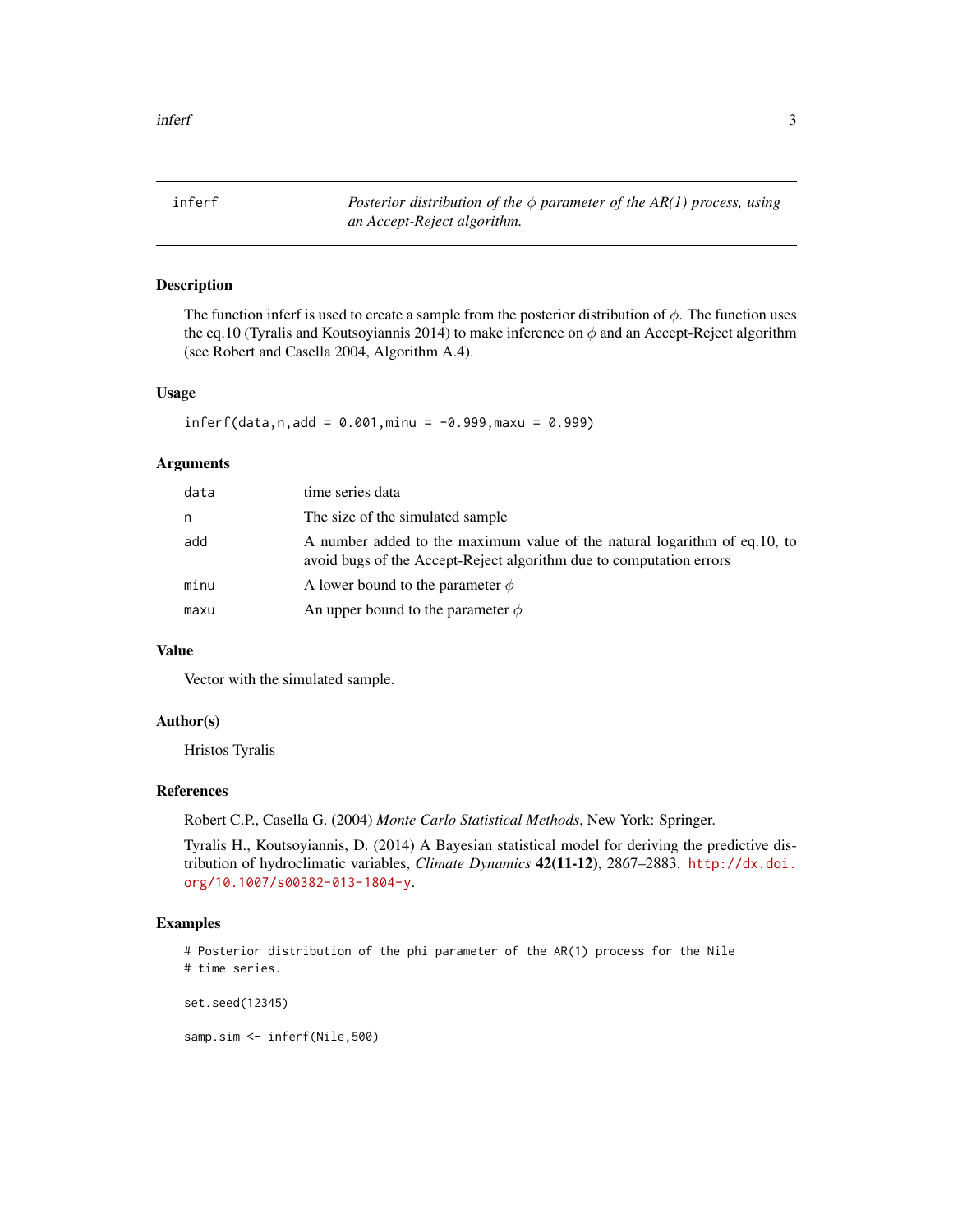```
hist(samp.sim,breaks = 20, main = expression(paste("Histogram of ",phi)),
xlab = expression(phi))
```
inferfmetrop *Posterior distribution of the* φ *parameter of the AR(1) process, using a Metropolis algorithm.*

## Description

The function inferfmetrop is used to create a sample from the posterior distribution of  $\phi$ . The function uses the eq.10 in Tyralis and Koutsoyiannis (2014) and a Metropolis algorithm to make inference on  $\phi$ .

## Usage

inferfmetrop(data, theta.init =  $0.7$ , burnin =  $500$ , mcmc =  $20000$ , thin = 1, tune = 1,  $verbose = 0, seed = NA)$ 

## Arguments

| data       | time series data                                                                                                                                                                                                                                                                                                                                                                                                                                                                                                                                                                                    |
|------------|-----------------------------------------------------------------------------------------------------------------------------------------------------------------------------------------------------------------------------------------------------------------------------------------------------------------------------------------------------------------------------------------------------------------------------------------------------------------------------------------------------------------------------------------------------------------------------------------------------|
| theta.init | Starting values for the sampling. Must be of the appropriate dimension. It must<br>also be the case that $fun(theta.init, \ldots)$ is greater than $-Inf.$                                                                                                                                                                                                                                                                                                                                                                                                                                          |
| burnin     | The number of burn-in iterations for the sampler.                                                                                                                                                                                                                                                                                                                                                                                                                                                                                                                                                   |
| mcmc       | The number of MCMC iterations after burnin.                                                                                                                                                                                                                                                                                                                                                                                                                                                                                                                                                         |
| thin       | The thinning interval used in the simulation. The number of MCMC iterations<br>must be divisible by this value.                                                                                                                                                                                                                                                                                                                                                                                                                                                                                     |
| tune       | The tuning parameter for the Metropolis sampling. Can be either a positive<br>scalar or a k-vector, where k is the length of $\theta$ .                                                                                                                                                                                                                                                                                                                                                                                                                                                             |
| verbose    | A switch which determines whether or not the progress of the sampler is printed<br>to the screen. If verbose is greater than 0 the iteration number, the $\theta$ vector, the<br>function value, and the Metropolis acceptance rate are sent to the screen every<br>verboseth iteration.                                                                                                                                                                                                                                                                                                            |
| seed       | The seed for the random number generator. If NA, the Mersenne Twister gener-<br>ator is used with default seed 12345; if an integer is passed it is used to seed the<br>Mersenne twister. The user can also pass a list of length two to use the L'Ecuyer<br>random number generator, which is suitable for parallel computation. The first<br>element of the list is the L'Ecuyer seed, which is a vector of length six or NA<br>(if NA a default seed of $rep(12345, 6)$ is used). The second element of list is a<br>positive substream number. See the MCMCpack specification for more details. |

## Value

An mcmc object that contains the posterior sample. This object can be summarized by functions provided by the coda package.

<span id="page-3-0"></span>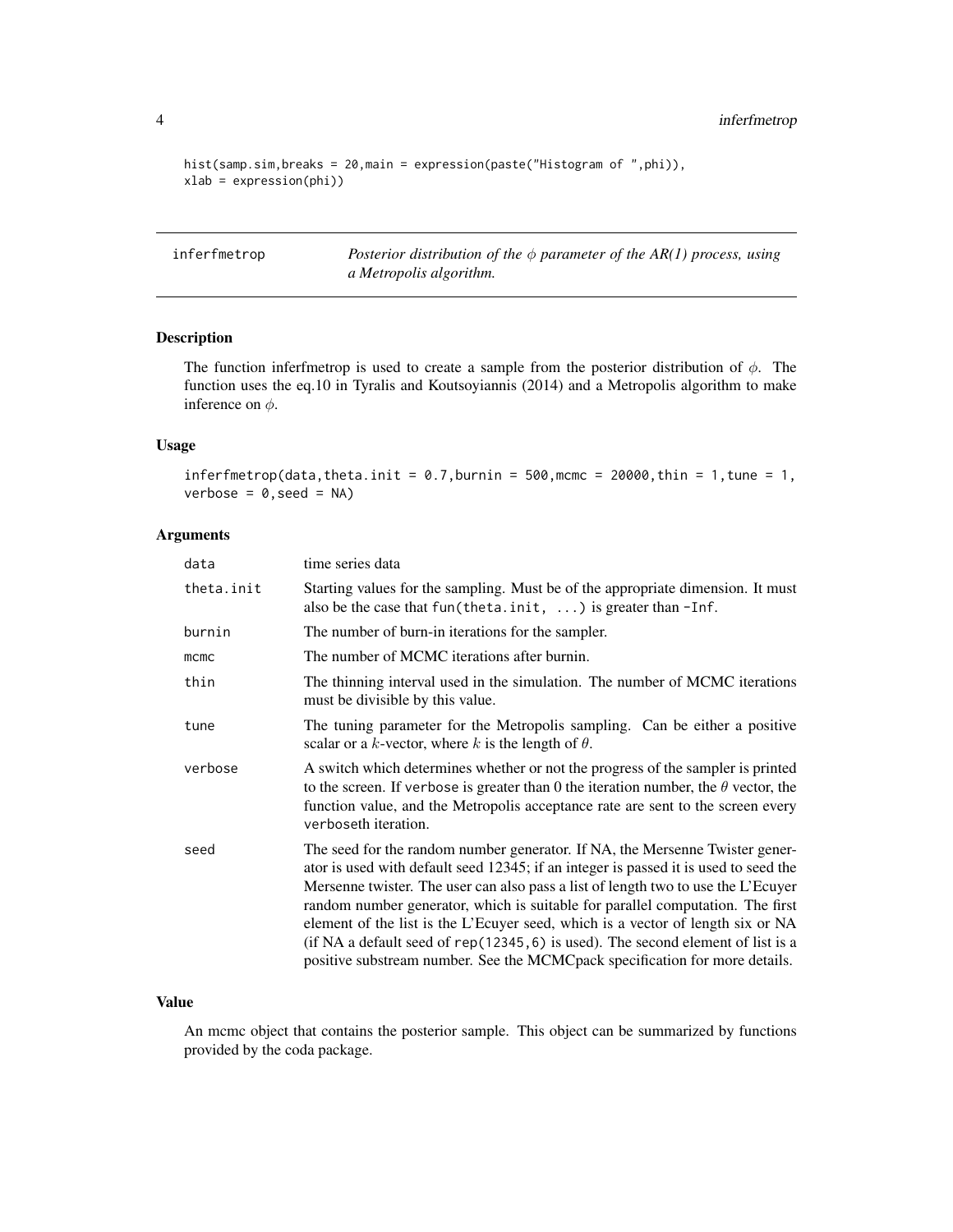#### <span id="page-4-0"></span>inferH 5

## Note

The Metropolis algorithm uses the function MCMCmetrop1R from the package MCMCpack (Martin et al. 2011).

## Author(s)

Hristos Tyralis

#### References

Martin A.D., Quinn K.M., Park J.H. (2011) MCMCpack: Markov chain Monte Carlo in R, *Journal of Statistical Software* 42(9), 1–21. <http://www.jstatsoft.org/v42/i09>.

Tyralis H., Koutsoyiannis, D. (2014) A Bayesian statistical model for deriving the predictive distribution of hydroclimatic variables, *Climate Dynamics* 42(11-12), 2867–2883. [http://dx.doi.](http://dx.doi.org/10.1007/s00382-013-1804-y) [org/10.1007/s00382-013-1804-y](http://dx.doi.org/10.1007/s00382-013-1804-y).

#### Examples

# Posterior distribution of the phi parameter of the AR(1) process for the Nile # time series.

```
samp.sim \le inferfmetrop(Nile, theta.init = 0.7, burnin = 500, mcmc = 500, thin = 1,
tune = 1, seed = 12345)
```

```
hist(samp.sim,breaks = 20, main = expression(paste("Histogram of ",phi)),
xlab = expression(phi))
```
inferH *Posterior distribution of the H parameter of the HKp using an Accept-Reject algorithm.*

#### Description

The function inferH is used to create a sample from the posterior distribution of H. The function uses the eq.10 (Tyralis and Koutsoyiannis 2014) to make inference on H and an Accept-Reject algorithm (see Robert and Casella 2004, Algorithm A.4).

#### Usage

```
inferH(data, n, add = 0.001, minu = 0.001, maxu = 0.999)
```
### Arguments

| data | time series data                                                          |
|------|---------------------------------------------------------------------------|
| n    | The size of the simulated sample                                          |
| add  | A number added to the maximum value of the natural logarithm of eq.10, to |
|      | avoid bugs of the Accept-Reject algorithm due to computation errors       |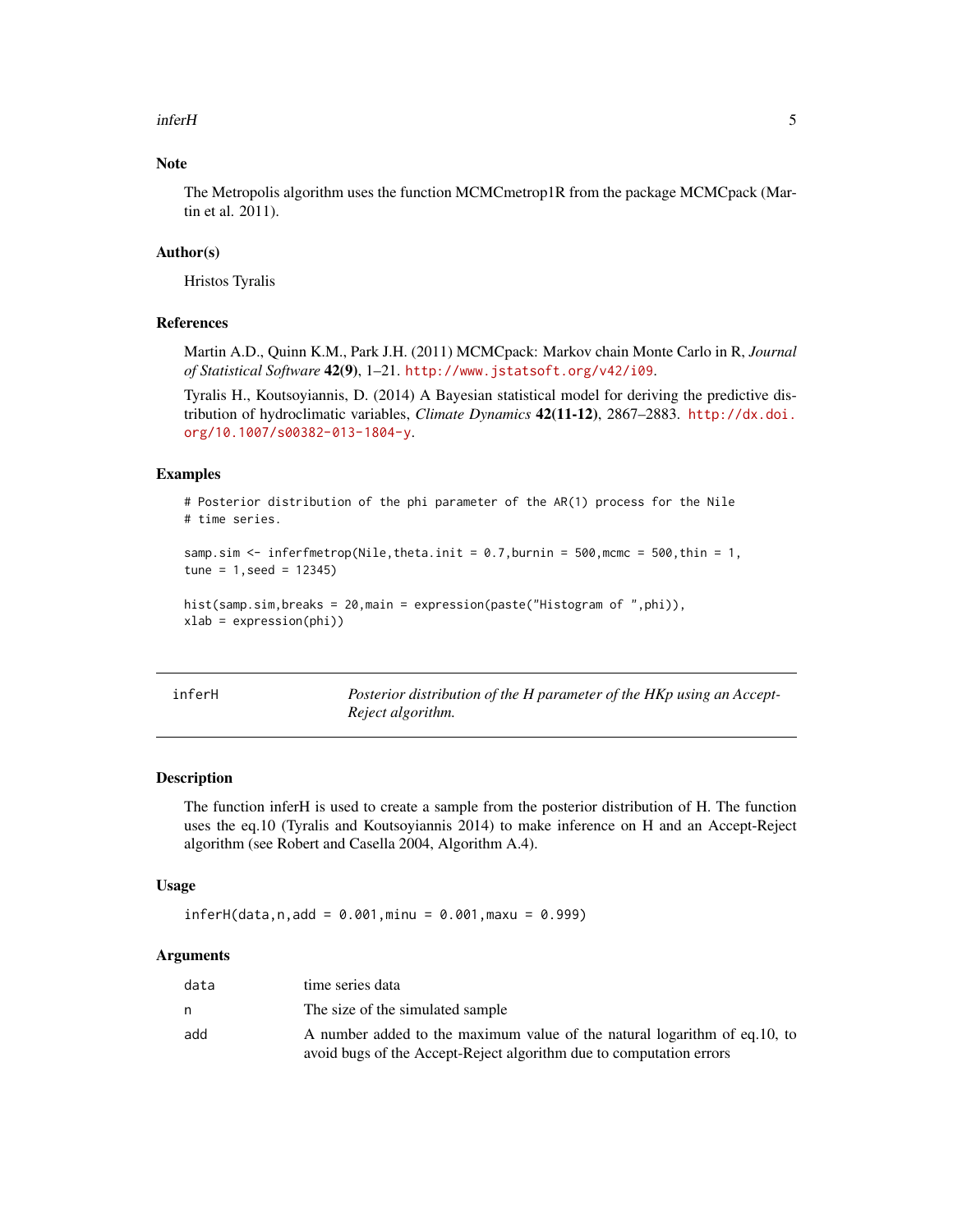## <span id="page-5-0"></span>6 inferHmetrop

| minu | A lower bound to the parameter H  |
|------|-----------------------------------|
| maxu | An upper bound to the parameter H |

## Value

Vector with the simulated sample.

#### Author(s)

Hristos Tyralis

## References

Robert C.P., Casella G. (2004) *Monte Carlo Statistical Methods*, New York: Springer.

Tyralis H., Koutsoyiannis, D. (2014) A Bayesian statistical model for deriving the predictive distribution of hydroclimatic variables, *Climate Dynamics* 42(11-12), 2867–2883. [http://dx.doi.](http://dx.doi.org/10.1007/s00382-013-1804-y) [org/10.1007/s00382-013-1804-y](http://dx.doi.org/10.1007/s00382-013-1804-y).

#### Examples

# Posterior distribution of the H parameter of the HKp for the Nile time series.

set.seed(12345)

samp.sim <- inferH(Nile,500)

hist(samp.sim,breaks = 20,main = "Histogram of H",xlab = "H")

inferHmetrop *Posterior distribution of the H parameter of the HKp, using a Metropolis algorithm.*

## Description

The function inferfmetrop is used to create a sample from the posterior distribution of H. The function uses the eq.10 in Tyralis and Koutsoyiannis (2014) and a Metropolis algorithm to make inference on H.

## Usage

```
inferHmetrop(data, theta.init=0.7, burnin = 500, mcmc = 20000, thin = 1,
tune = 1, verbose = 0, seed = NA)
```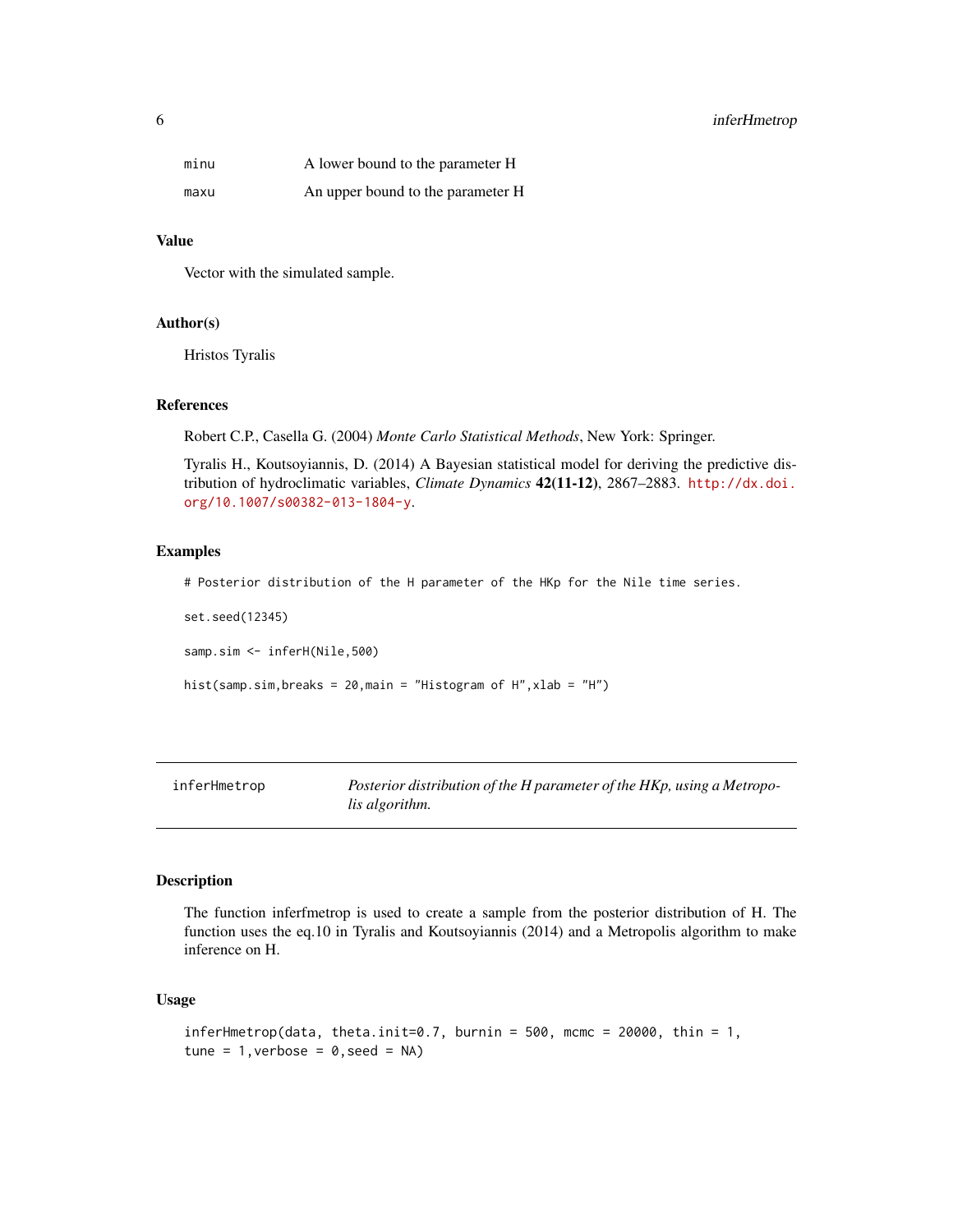## inferHmetrop 7

#### Arguments

| data       | time series data                                                                                                                                                                                                                                                                                                                                                                                                                                                                                                                                                                                  |
|------------|---------------------------------------------------------------------------------------------------------------------------------------------------------------------------------------------------------------------------------------------------------------------------------------------------------------------------------------------------------------------------------------------------------------------------------------------------------------------------------------------------------------------------------------------------------------------------------------------------|
| theta.init | Starting values for the sampling. Must be of the appropriate dimension. It must<br>also be the case that $fun(theta.init, \ldots)$ is greater than $-Inf.$                                                                                                                                                                                                                                                                                                                                                                                                                                        |
| burnin     | The number of burn-in iterations for the sampler.                                                                                                                                                                                                                                                                                                                                                                                                                                                                                                                                                 |
| mcmc       | The number of MCMC iterations after burnin.                                                                                                                                                                                                                                                                                                                                                                                                                                                                                                                                                       |
| thin       | The thinning interval used in the simulation. The number of MCMC iterations<br>must be divisible by this value.                                                                                                                                                                                                                                                                                                                                                                                                                                                                                   |
| tune       | The tuning parameter for the Metropolis sampling. Can be either a positive<br>scalar or a k-vector, where k is the length of $\theta$ .                                                                                                                                                                                                                                                                                                                                                                                                                                                           |
| verbose    | A switch which determines whether or not the progress of the sampler is printed<br>to the screen. If verbose is greater than 0 the iteration number, the $\theta$ vector, the<br>function value, and the Metropolis acceptance rate are sent to the screen every<br>verboseth iteration.                                                                                                                                                                                                                                                                                                          |
| seed       | The seed for the random number generator. If NA, the Mersenne Twister gener-<br>ator is used with default seed 12345; if an integer is passed it is used to seed the<br>Mersenne twister. The user can also pass a list of length two to use the L'Ecuyer<br>random number generator, which is suitable for parallel computation. The first<br>element of the list is the L'Ecuyer seed, which is a vector of length six or NA<br>(if NA a default seed of rep(12345, 6) is used). The second element of list is a<br>positive substream number. See the MCMCpack specification for more details. |

## Value

An mcmc object that contains the posterior sample. This object can be summarized by functions provided by the coda package.

## Note

The Metropolis algorithm uses the function MCMCmetrop1R from the package MCMCpack (Martin et al. 2011).

## Author(s)

Hristos Tyralis

#### References

Martin A.D., Quinn K.M., Park J.H. (2011) MCMCpack: Markov chain Monte Carlo in R, *Journal of Statistical Software* 42(9), 1–21. <http://www.jstatsoft.org/v42/i09>.

Tyralis H., Koutsoyiannis, D. (2014) A Bayesian statistical model for deriving the predictive distribution of hydroclimatic variables, *Climate Dynamics* 42(11-12), 2867–2883. [http://dx.doi.](http://dx.doi.org/10.1007/s00382-013-1804-y) [org/10.1007/s00382-013-1804-y](http://dx.doi.org/10.1007/s00382-013-1804-y).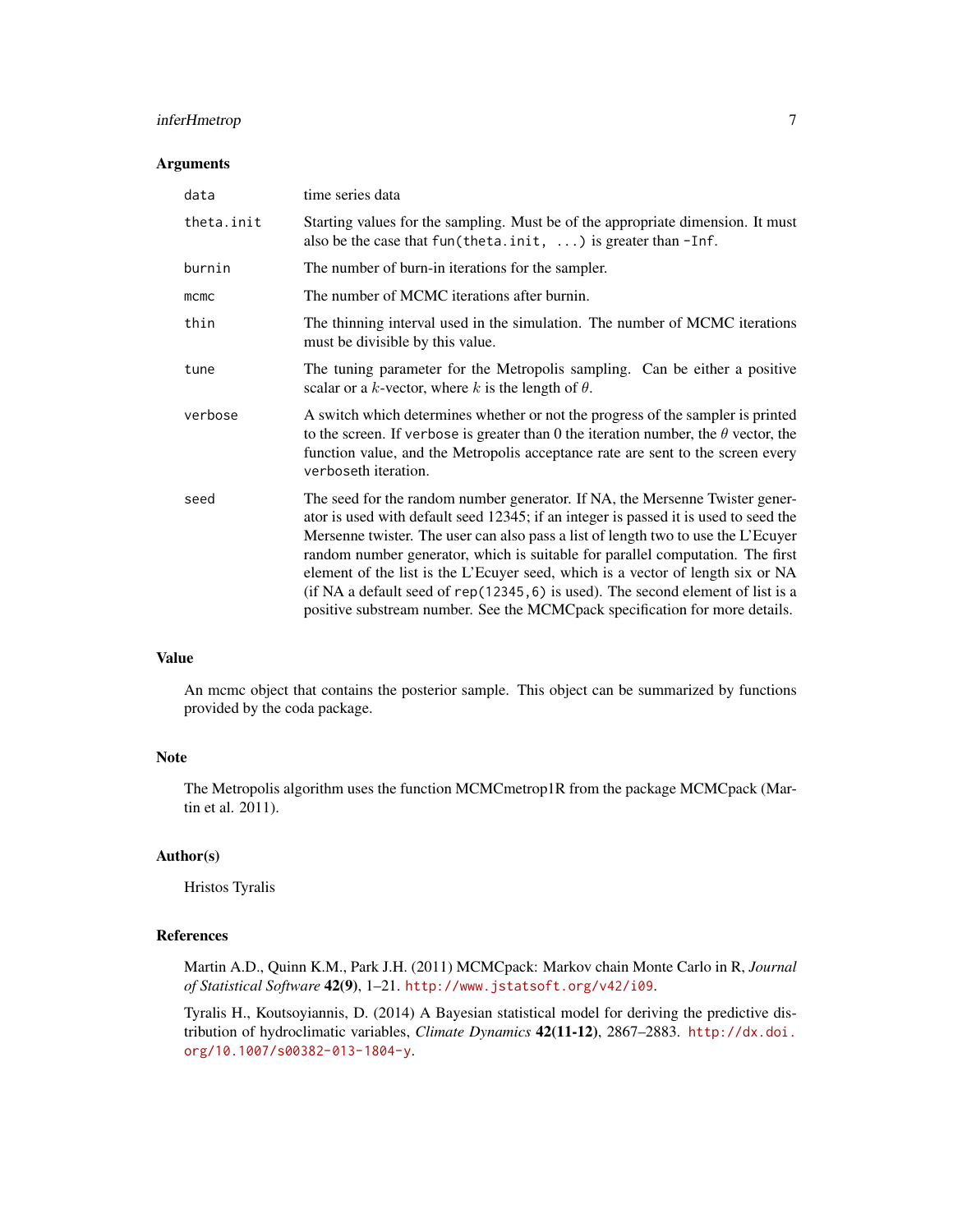#### Examples

# Posterior distribution of the H parameter of the HKp for the Nile time series.

```
samp.sim \le inferHmetrop(Nile,theta.init = 0.7, burnin = 500, mcmc = 500, thin = 1,
tune = 1, seed = 12345)
```

```
hist(samp.sim,breaks = 20,main = "Histogram of H",xlab = "H")
```
infermsfmetrop *Bayesian inference for*  $\mu$  *and*  $\sigma^2$  *for the AR(1) process.* 

## Description

The function infermsmetrop is used to create a sample from the posterior distribution of  $\mu$  and  $\sigma^2$ , using eqs. 8,9 in Tyralis and Koutsoyiannis (2014) for the AR(1) process.

## Usage

```
infermsfmetrop(fbayes,data)
```
#### **Arguments**

| data   | time series data                                    |
|--------|-----------------------------------------------------|
| fbayes | phi parameter simulation sample, should be a vector |

## Value

A matrix with two columns, the first corresponding to the sample of  $\mu$  and the second corresponding to the sample of  $\sigma^2$ .

## Author(s)

Hristos Tyralis

#### References

Tyralis H., Koutsoyiannis, D. (2014) A Bayesian statistical model for deriving the predictive distribution of hydroclimatic variables, *Climate Dynamics* 42(11-12), 2867–2883. [http://dx.doi.](http://dx.doi.org/10.1007/s00382-013-1804-y) [org/10.1007/s00382-013-1804-y](http://dx.doi.org/10.1007/s00382-013-1804-y).

#### Examples

# Posterior distribution of the mu and sigma parameters of the AR(1) process for # the Nile time series.

set.seed(12345)

samp.sim1 <- inferf(Nile,500)

<span id="page-7-0"></span>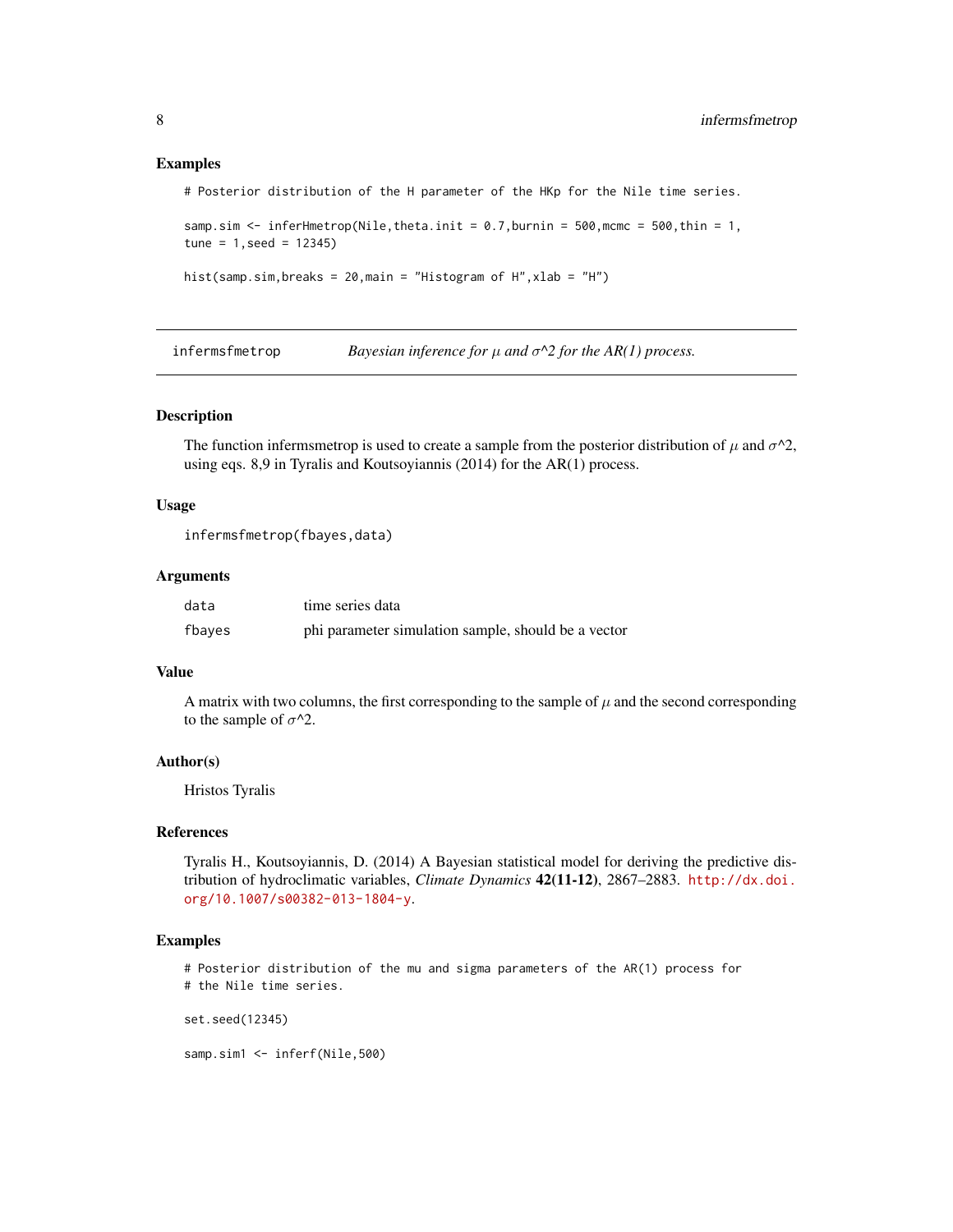## <span id="page-8-0"></span>infermsmetrop 9

```
samp.sim2 <- infermsfmetrop(samp.sim1,Nile)
hist(samp.sim2[,1],breaks = 20,main = expression(paste("Histogram of ",mu)),
xlab = expression(paste(mu)))
hist(sqrt(samp.sim2[,2]),breaks = 20,
main = expression(paste("Histogram of ",sigma)),xlab = expression(paste(sigma)))
```
infermsmetrop *Bayesian inference for* µ *and* σ*^2 for the HKp.*

## Description

The function infermsmetrop is used to create a sample from the posterior distribution of  $\mu$  and  $\sigma^2$ , using eqs. 8,9 in Tyralis and Koutsoyiannis (2014) for the HKp.

#### Usage

```
infermsmetrop(Hbayes,data)
```
#### Arguments

| data   | time series data                                      |
|--------|-------------------------------------------------------|
| Hbayes | Hurst parameter simulation sample, should be a vector |

#### Value

A matrix with two columns, the first corresponding to the sample of  $\mu$  and the second corresponding to the sample of  $\sigma^2$ .

#### Author(s)

Hristos Tyralis

#### References

Tyralis H., Koutsoyiannis, D. (2014) A Bayesian statistical model for deriving the predictive distribution of hydroclimatic variables, *Climate Dynamics* 42(11-12), 2867–2883. [http://dx.doi.](http://dx.doi.org/10.1007/s00382-013-1804-y) [org/10.1007/s00382-013-1804-y](http://dx.doi.org/10.1007/s00382-013-1804-y).

#### Examples

# Posterior distributions of the mu and sigma parameters of the HKp for the Nile # time series.

```
set.seed(12345)
```
samp.sim1 <- inferH(Nile,500)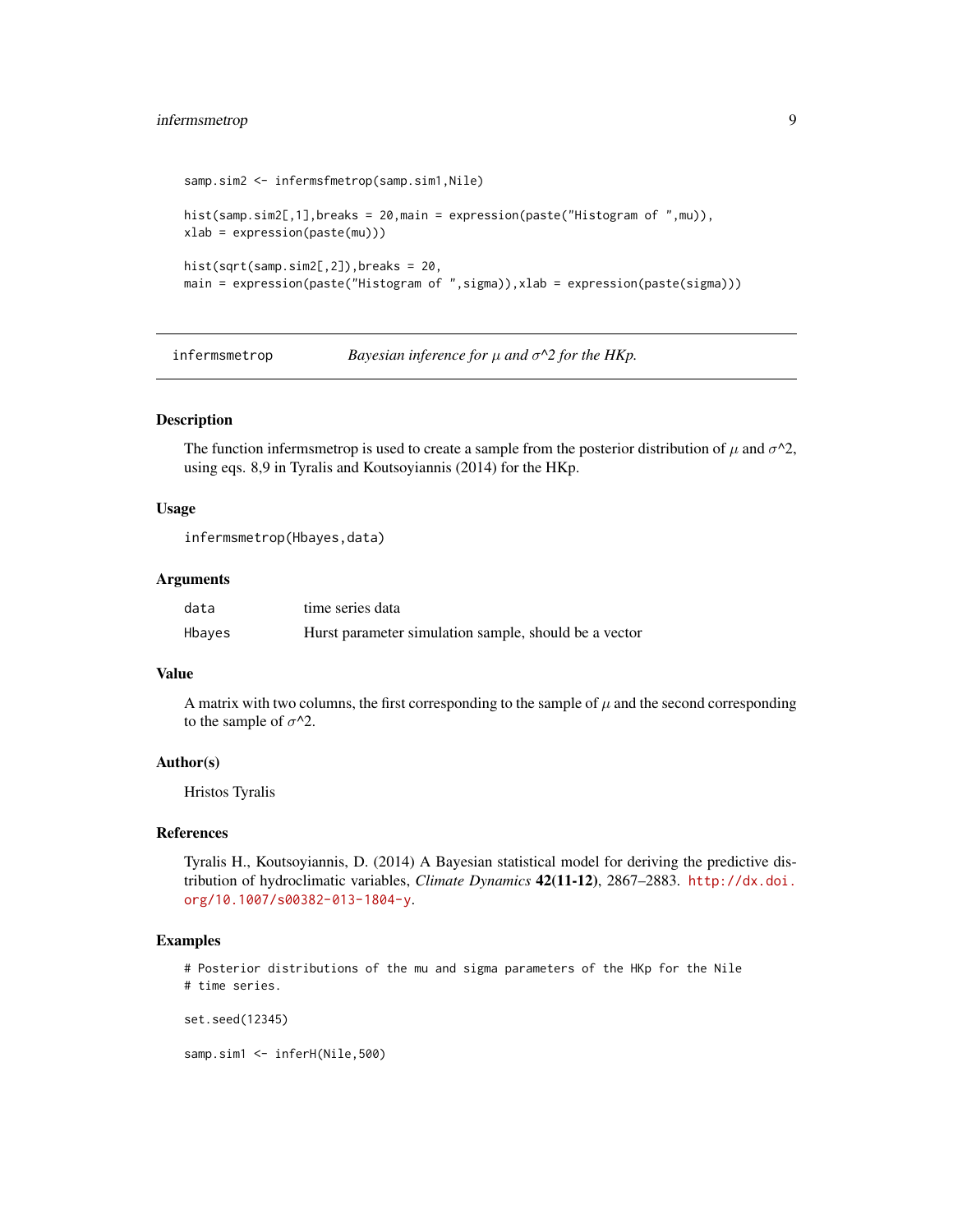```
samp.sim2 <- infermsmetrop(samp.sim1,Nile)
hist(samp.sim2[,1],breaks = 20,main = expression(paste("Histogram of ",mu)),
xlab = expression(paste(mu)))
hist(sqrt(samp.sim2[,2]),breaks = 20,
main = expression(paste("Histogram of ",sigma)),xlab = expression(paste(sigma)))
```
lssd *LSSD estimation for the HKp parameters.*

## Description

The function lssd is used to estimate the  $\sigma$  and H parameters of the HKp, using the LSSD (Least Squares based on Standard Deviation) method as described in Koutsoyiannis (2003) and Tyralis and Koutsoyiannis (2011,Section 2.3).

## Usage

 $lssd(data,k1,p = 2,q = 0,interval = c(0.001,0.999))$ 

## Arguments

| data     | time series data                               |
|----------|------------------------------------------------|
| k1       | maximum aggregation scale                      |
| p        | Parameter used to determine the weights        |
|          | Parameter used to determine the penalty factor |
| interval | H interval estimation                          |

#### Value

Vector of LSSD estimates of  $\sigma$  and H.

## Author(s)

Hristos Tyralis

#### References

Koutsoyiannis, D. (2003) Climate change, the Hurst phenomenon, and hydrological statistics, *Hydrological Sciences Journal* 48(1), 3–24. <http://dx.doi.org/10.1623/hysj.48.1.3.43481>.

Tyralis H., Koutsoyiannis, D. (2011) Simultaneous estimation of the parameters of the Hurst-Kolmogorov stochastic process, *Stochastic Environmental Research & Risk Assessment* 25(1), 21– 33. <http://dx.doi.org/10.1007/s00477-010-0408-x>.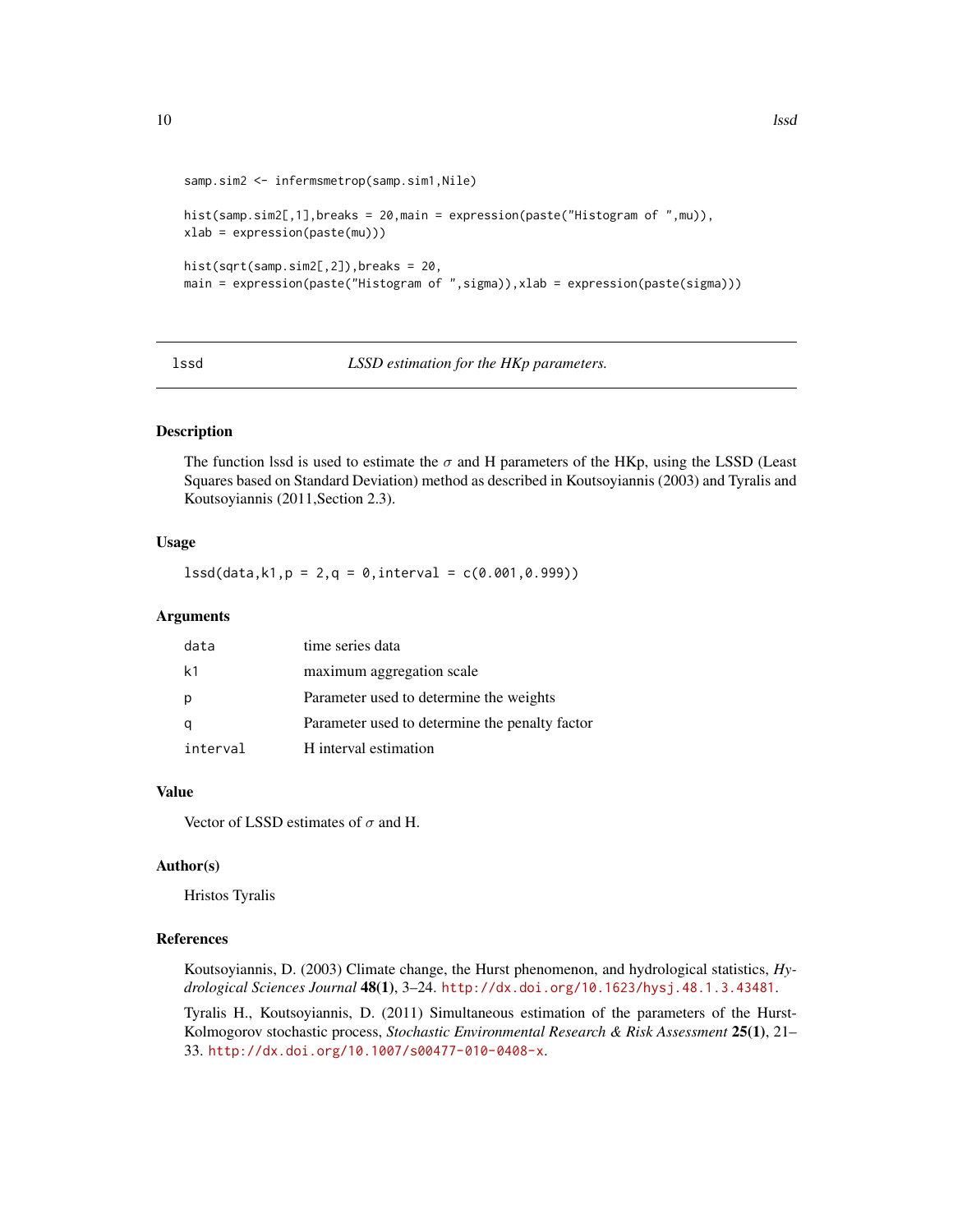#### <span id="page-10-0"></span>Examples

# Estimate the parameters for the Nile time series.

```
lssd(data = Nile, k1 = floor(length(Nile)/10), p = 2)
```

|  | ×<br>I<br>w<br>۰. |  |
|--|-------------------|--|

## lsv *LSV estimation for the HKp parameters.*

## Description

The function lsv is used to estimate the  $\sigma$  and H parameters of the HKp, using the LSV (Least Squares based on Variance) method as described in Tyralis and Koutsoyiannis (2011,Section 2.4).

## Usage

 $lsv(data, k1, p = 6, q = 0, interval = c(0.001, 0.999))$ 

## Arguments

| data     | time series data                               |
|----------|------------------------------------------------|
| k1       | maximum aggregation scale                      |
|          | Parameter used to determine the weights        |
|          | Parameter used to determine the penalty factor |
| interval | H interval estimation                          |

#### Value

Vector of LSV estimates of  $\sigma$  and H.

#### Author(s)

Hristos Tyralis

## References

Tyralis H., Koutsoyiannis, D. (2011) Simultaneous estimation of the parameters of the Hurst-Kolmogorov stochastic process, *Stochastic Environmental Research & Risk Assessment* 25(1), 21– 33. <http://dx.doi.org/10.1007/s00477-010-0408-x>.

## Examples

# Estimate the parameters for the Nile time series.

 $\text{lsv(data = Nile}, k1 = \text{floor}(\text{length}(\text{Nile})/10), p = 6, q = 50)$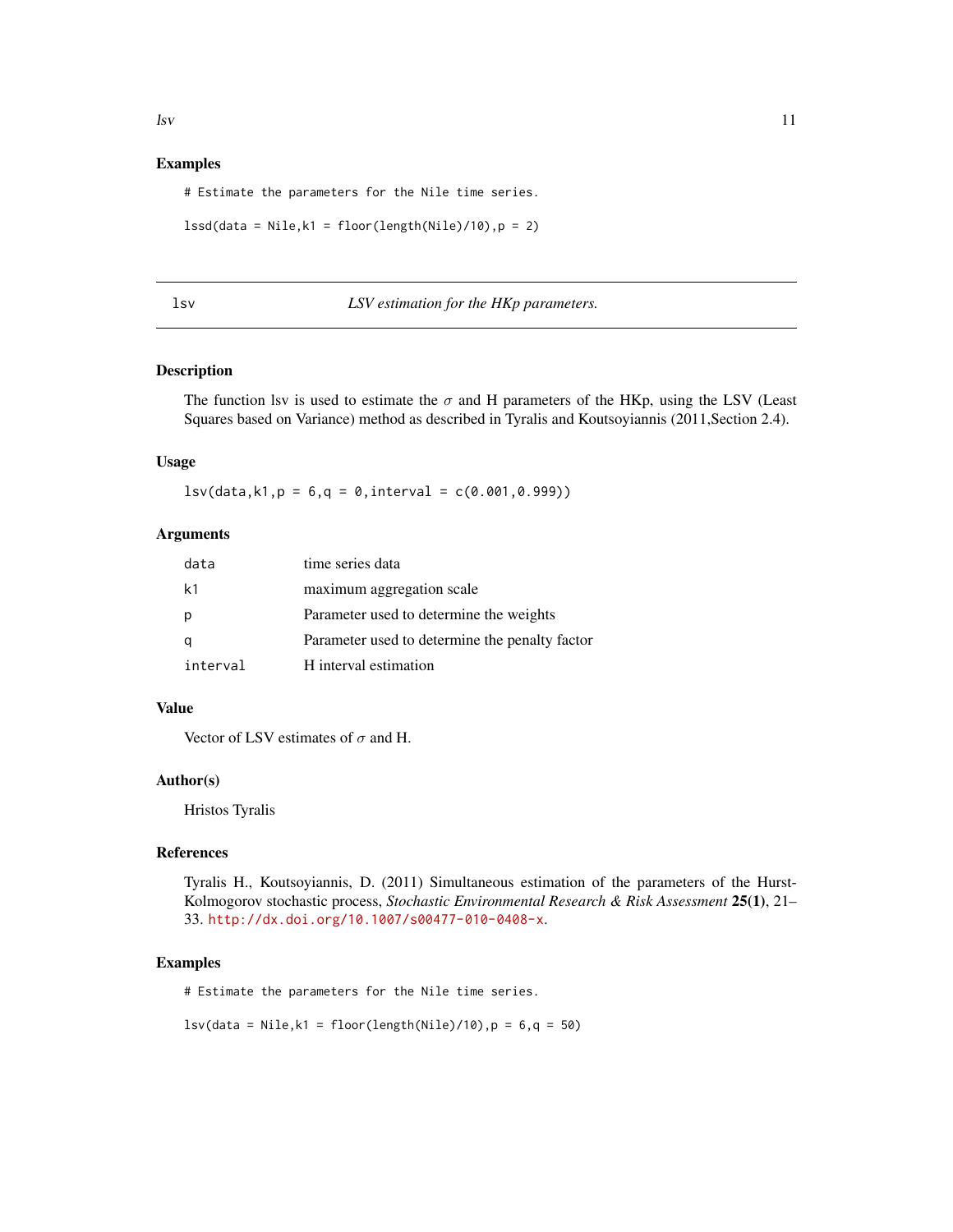<span id="page-11-0"></span>ltza *Value of quadratic forms for the inverse of a symmetric positive definite autocorrelation matrix.*

## Description

The function ltza is used to calculate the value of quadratic forms for the inverse of a symmetric positive definite autocorrelation matrix, using the Levinson algorithm (Golub and Van Loan 1996, Algorithm 4.7.2).

#### Usage

 $ltza(r,x)$ 

#### **Arguments**

| r | autocorelation vector |
|---|-----------------------|
| x | time series data      |

## Value

Vector with values t(x) \* solve(R) \* x, t(en) \* solve(R) \* x, t(en) \* solve(R) \* en and the natural logarithm of the determinant of R. t(.) denotes the transpose of a vector, en =  $(1,1,...,1)$  and R is the autocorrelation matrix.

#### Author(s)

Hristos Tyralis

## References

Golub G.H., Van Loan C.F. (1996) *Matrix Computations*, Baltimore: John Hopkins University Press.

#### Examples

# Estimate the parameters for the Nile time series.

```
r \le - acfHKp(H = 0.8, maxlag = length(Nile)-1)
```

```
examp <- ltza(r,Nile)
```
# Comparison of the algorithm with typical approaches

examp[1] - as.numeric(t(Nile) %\*% solve(toeplitz(r)) %\*% Nile)

examp[2] - as.numeric(t(rep(1,length(r))) %\*% solve(toeplitz(r)) %\*% Nile)

```
examp[3] - as.numeric(t(rep(1,length(r))) %*% solve(toeplitz(r)) %*%
```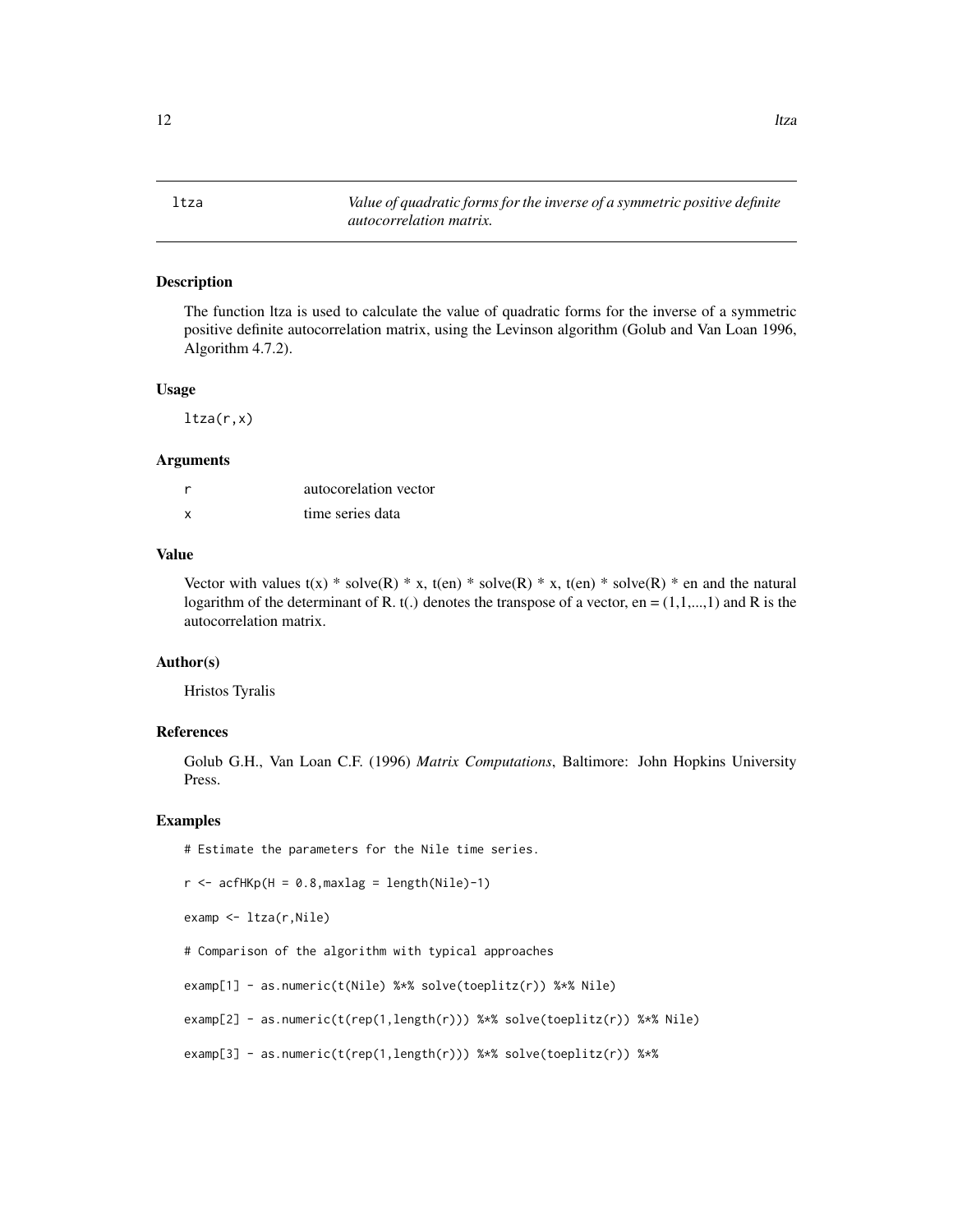```
rep(1,length(r)))
```

```
examp[4] - log(det(toeplitz(r)))
```
ltzb *Value of quadratic forms for the inverse of a symmetric positive definite autocorrelation matrix.*

#### Description

The function ltzb is used to calculate the value of quadratic forms for the inverse of a symmetric positive definite autocorrelation matrix, using the Levinson algorithm (Golub and Van Loan 1996, Algorithm 4.7.2).

## Usage

 $ltzb(r,x)$ 

## Arguments

| r | autocorelation vector |
|---|-----------------------|
| x | time series data      |

## Value

Vector with values t(en) \* solve(R) \* x and t(en) \* solve(R) \* en. t(.) denotes the transpose of a vector, en =  $(1,1,...,1)$  and R is the autocorrelation matrix.

#### Author(s)

Hristos Tyralis

#### References

Golub G.H., Van Loan C.F. (1996) *Matrix Computations*, Baltimore: John Hopkins University Press.

## Examples

# Estimate the parameters for the Nile time series.

```
r <- \operatorname{acfHKp}(H = 0.8, \text{maxlag} = \text{length(Nile)}-1)
```

```
examp <- ltzb(r,Nile)
# Comparison of the algorithm with typical approaches
examp[1] - as.numeric(t(rep(1,length(r))) %*% solve(toeplitz(r)) %*% Nile)
examp[2] - as.numeric(t(rep(1,length(r))) %*% solve(toeplitz(r)) %*%
rep(1,length(r)))
```
<span id="page-12-0"></span> $ltzb$  13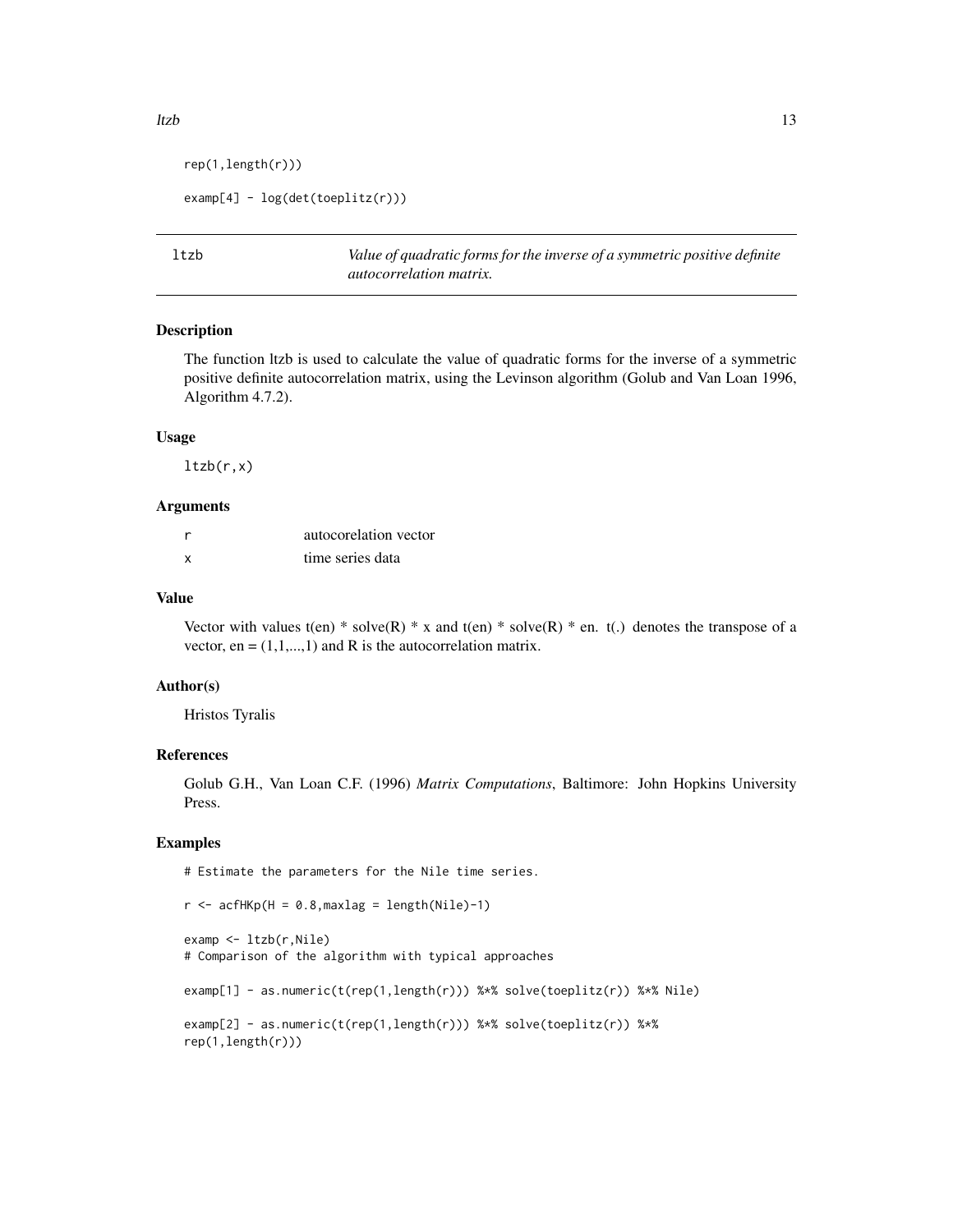<span id="page-13-0"></span>ltzc *Value of quadratic forms for the inverse of a symmetric positive definite autocorrelation matrix.*

## Description

The function ltzc is used to calculate the value of quadratic forms for the inverse of a symmetric positive definite autocorrelation matrix, using the Levinson algorithm (Golub and Van Loan 1996, Algorithm 4.7.2).

#### Usage

 $ltzc(r,x)$ 

## Arguments

|   | autocorelation vector |
|---|-----------------------|
| x | time series data      |

## Value

Vector with values  $t(x)$  \* solve $(R)$  \* x and the natural logarithm of the determinant of R. t(.) denotes the transpose of a vector and R is the autocorrelation matrix.

## Author(s)

Hristos Tyralis

## References

Golub G.H., Van Loan C.F. (1996) *Matrix Computations*, Baltimore: John Hopkins University Press.

#### Examples

# Estimate the parameters for the Nile time series.

 $r$  <-  $\operatorname{acfHKp}(H = 0.8, \text{maxlag} = \text{length(Nile)} - 1)$ 

examp <- ltzc(r,Nile)

# Comparison of the algorithm with typical approaches

examp[1] - as.numeric(t(Nile) %\*% solve(toeplitz(r)) %\*% Nile)

examp[2] - log(det(toeplitz(r)))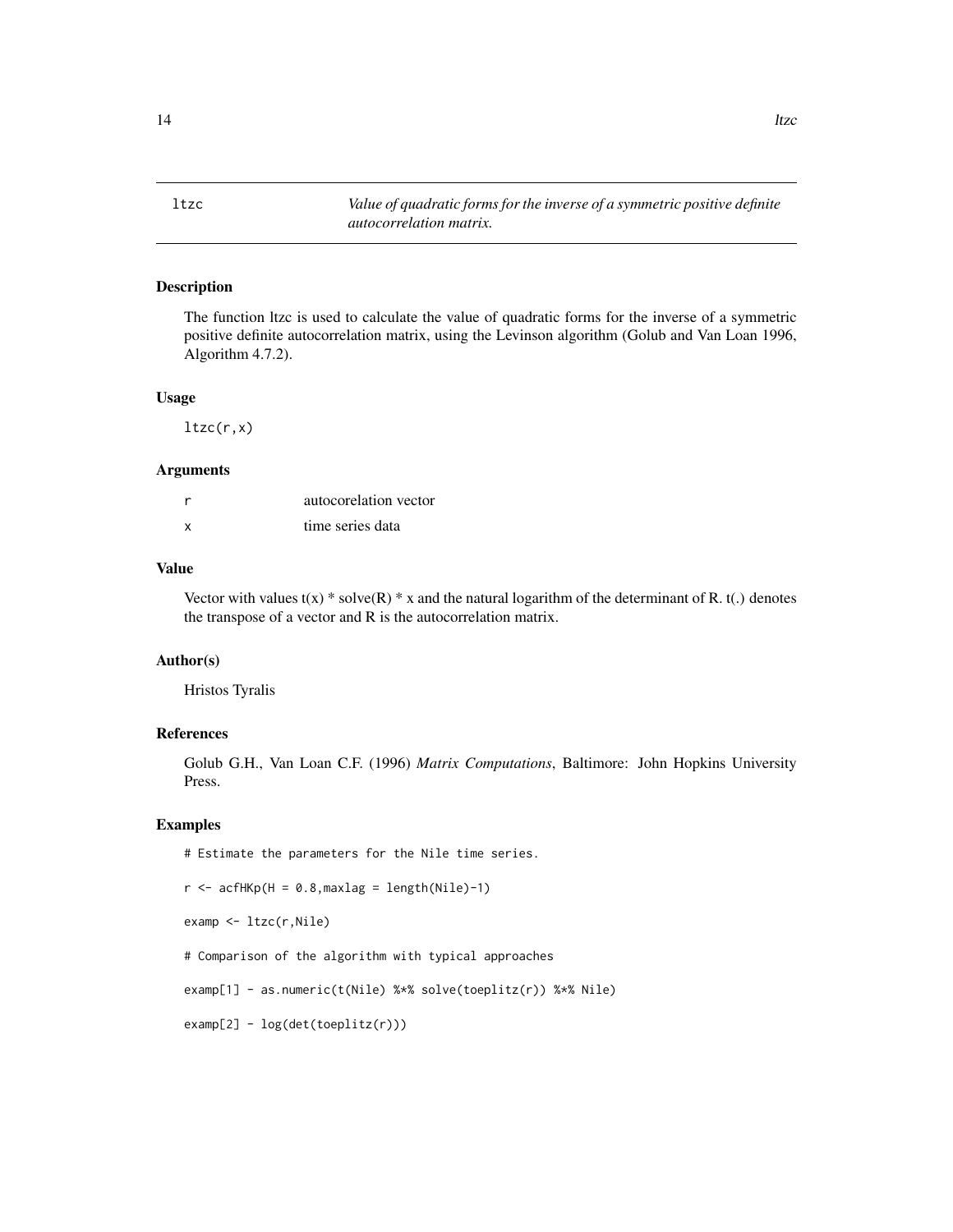<span id="page-14-0"></span>ltzd *Value of quadratic forms for the inverse of a symmetric positive definite autocorrelation matrix.*

## Description

The function ltzd is used to calculate the value of quadratic forms for the inverse of a symmetric positive definite autocorrelation matrix, using the Levinson algorithm (Golub and Van Loan 1996, Algorithm 4.7.2).

#### Usage

 $ltzd(r,x)$ 

#### Arguments

| r | autocorelation vector |
|---|-----------------------|
| x | time series data      |

## Value

A numeric value  $t(x)$  \* solve $(R)$  \* x.  $t(.)$  denotes the transpose of a vector and R is the autocorrelation matrix.

#### Author(s)

Hristos Tyralis

## References

Golub G.H., Van Loan C.F. (1996) *Matrix Computations*, Baltimore: John Hopkins University Press.

#### Examples

# Estimate the parameters for the Nile time series.

 $r$  <- acfHKp(H = 0.8, maxlag = length(Nile)-1)

examp <- ltzd(r,Nile)

# Comparison of the algorithm with typical approaches

examp - as.numeric(t(Nile) %\*% solve(toeplitz(r)) %\*% Nile)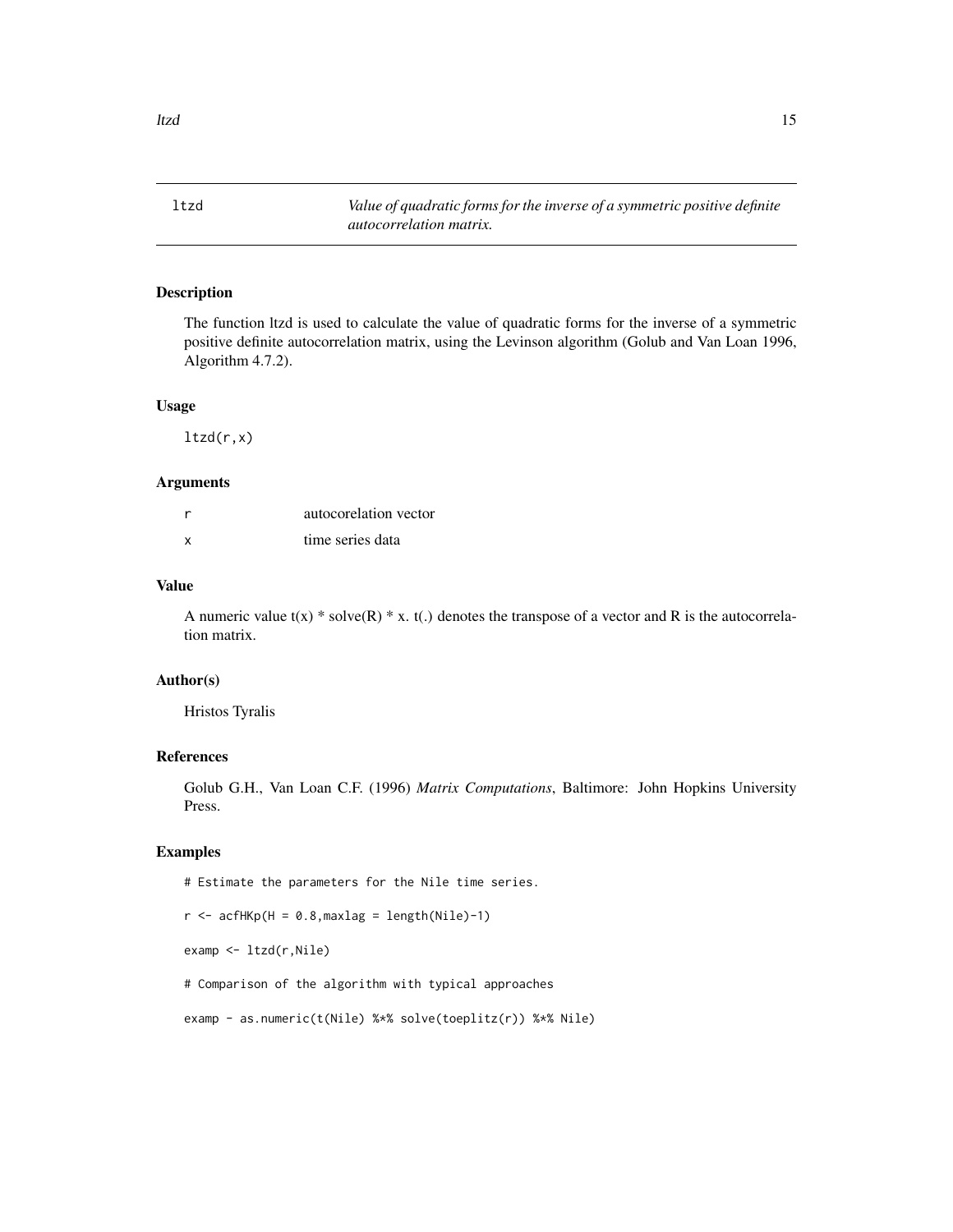<span id="page-15-0"></span>

#### Description

The function MannKendallLTP applies the Mann-Kendall test under the scaling hypothesis for the data (Hamed 2008).

## Usage

MannKendallLTP(data)

#### Arguments

data time series data

#### Value

A list with three components.

| Mann_Kendall      | Kendall's tau statistic, score, variance of score, Sen's slope, denominator D                               |
|-------------------|-------------------------------------------------------------------------------------------------------------|
|                   | where tau=S/D and p-value for the Mann-Kendall test                                                         |
| Significance_of_H |                                                                                                             |
|                   | H estimate (eq. 21, Hamed 2008) of the modified variables and p-value                                       |
| Mann_Kendall_LTP  |                                                                                                             |
|                   | Variance of score (p.356, Hamed 2008) and p-value for the Mann-Kendall test<br>under the scaling hypothesis |

#### Note

The functions score.c, score0.c and VstarSfunction.c are called from the C library of the package. The estimator of H for the stochastic process in eq(18) (Hamed 2008) is the ML estimator in Tyralis and Koutsoyiannis (2011). The denominator for the Mann-Kendall test is calculated according to eq(23.3.4) in Hipel and McLeod (1994). The Mann-Kendall and modified Mann-Kendall test's hypotheses are Ho: no trend vs H1: trend is present. The H test's hypotheses are H0: H is not significant vs H1: H is significant.

#### Author(s)

Hristos Tyralis

#### References

Hamed K.H. (2008) Trend detection in hydrologic data: The Mann-Kendall trend test under the scaling hypothesis, *Journal of Hydrology* 349(3–4), 350–363. [http://dx.doi.org/10.1016/j.](http://dx.doi.org/10.1016/j.jhydrol.2007.11.009) [jhydrol.2007.11.009](http://dx.doi.org/10.1016/j.jhydrol.2007.11.009).

Hipel K.W., McLeod AI (1994) *Time series modelling of water resources and environmental systems*, Amsterdam: Elsevier.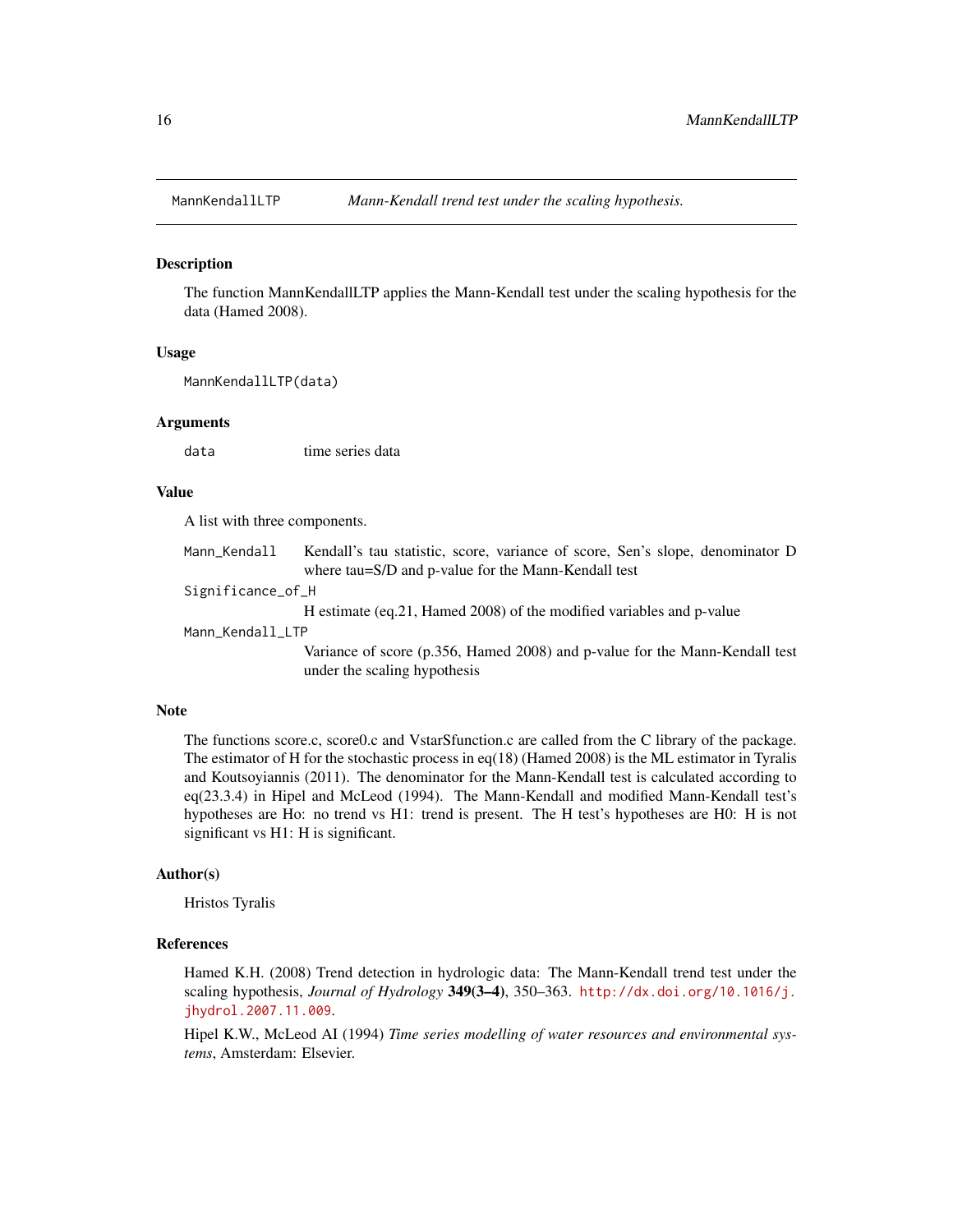#### <span id="page-16-0"></span> $m$ lear 1

Tyralis H., Koutsoyiannis, D. (2011) Simultaneous estimation of the parameters of the Hurst-Kolmogorov stochastic process, *Stochastic Environmental Research & Risk Assessment* 25(1), 21– 33. <http://dx.doi.org/10.1007/s00477-010-0408-x>.

#### Examples

# Modified Mann-Kendall test for the Nile time series.

MannKendallLTP(Nile)

mlear1 *Maximum likelihood estimation for the AR(1) parameters.*

#### Description

The function mlear1 is used to estimate the  $\mu$ ,  $\sigma$  and  $\phi$  parameters of the AR(1) process as defined in Tyralis and Koutsoyiannis (2014). The method for their estimation is described in eqs.8-9 (Tyralis and Koutsoyiannis 2011).

#### Usage

```
mleaf(data,interval = c(-0.9999, 0.9999), tol = .Machine$double.eps^0.25)
```
#### Arguments

| data     | time series data           |
|----------|----------------------------|
| interval | $\phi$ interval estimation |
| tol      | estimation error tolerance |

## Value

A vector whose values are the maximum likelihood estimates of  $\mu$ ,  $\sigma$  and  $\phi$ .

## Note

The function likelihoodfunction.c is called from the C library of the package. Ideas for creating this function came from McLeod et al. (2007).

#### Author(s)

Hristos Tyralis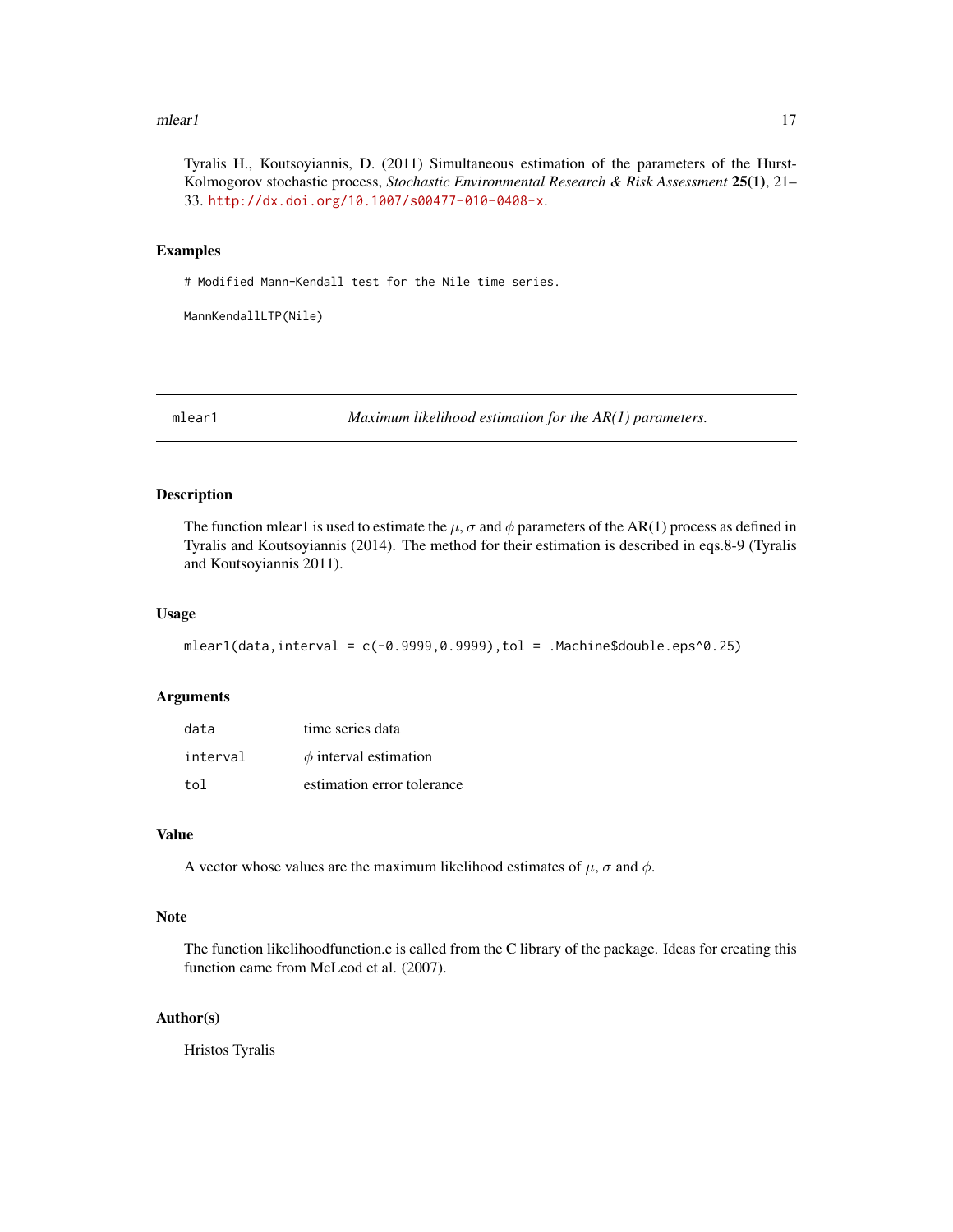#### <span id="page-17-0"></span>References

McLeod A.I., Yu H., Krougly Z.L. (2007) Algorithms for linear time series analysis: With R package, *Journal of Statistical Software* 23(5), 1–26. <http://www.jstatsoft.org/v23/i05>.

Tyralis H., Koutsoyiannis, D. (2011) Simultaneous estimation of the parameters of the Hurst-Kolmogorov stochastic process, *Stochastic Environmental Research & Risk Assessment* 25(1), 21– 33. <http://dx.doi.org/10.1007/s00477-010-0408-x>.

Tyralis H., Koutsoyiannis, D. (2014) A Bayesian statistical model for deriving the predictive distribution of hydroclimatic variables, *Climate Dynamics* 42(11-12), 2867–2883. [http://dx.doi.](http://dx.doi.org/10.1007/s00382-013-1804-y) [org/10.1007/s00382-013-1804-y](http://dx.doi.org/10.1007/s00382-013-1804-y).

#### Examples

# Estimate the parameters for the Nile time series.

mlear1(Nile)

mleHK *Maximum likelihood estimation for the HKp parameters.*

#### Description

The function mleHK is used to estimate the  $\mu$ ,  $\sigma$  and H parameters of the HKp. The method for their estimation is described in eqs.8-9 (Tyralis and Koutsoyiannis 2011).

#### Usage

```
mleHK(data,interval = c(0.0001, 0.9999), tol = .Machine$double.eps^0.25)
```
#### Arguments

| data     | time series data           |
|----------|----------------------------|
| interval | H interval estimation      |
| tol      | estimation error tolerance |

#### Value

Vector of maximum likelihood estimates of  $\mu$ ,  $\sigma$  and H.

#### Note

The function likelihoodfunction.c is called from the C library of the package. Ideas for creating this function came from McLeod et al. (2007).

#### Author(s)

Hristos Tyralis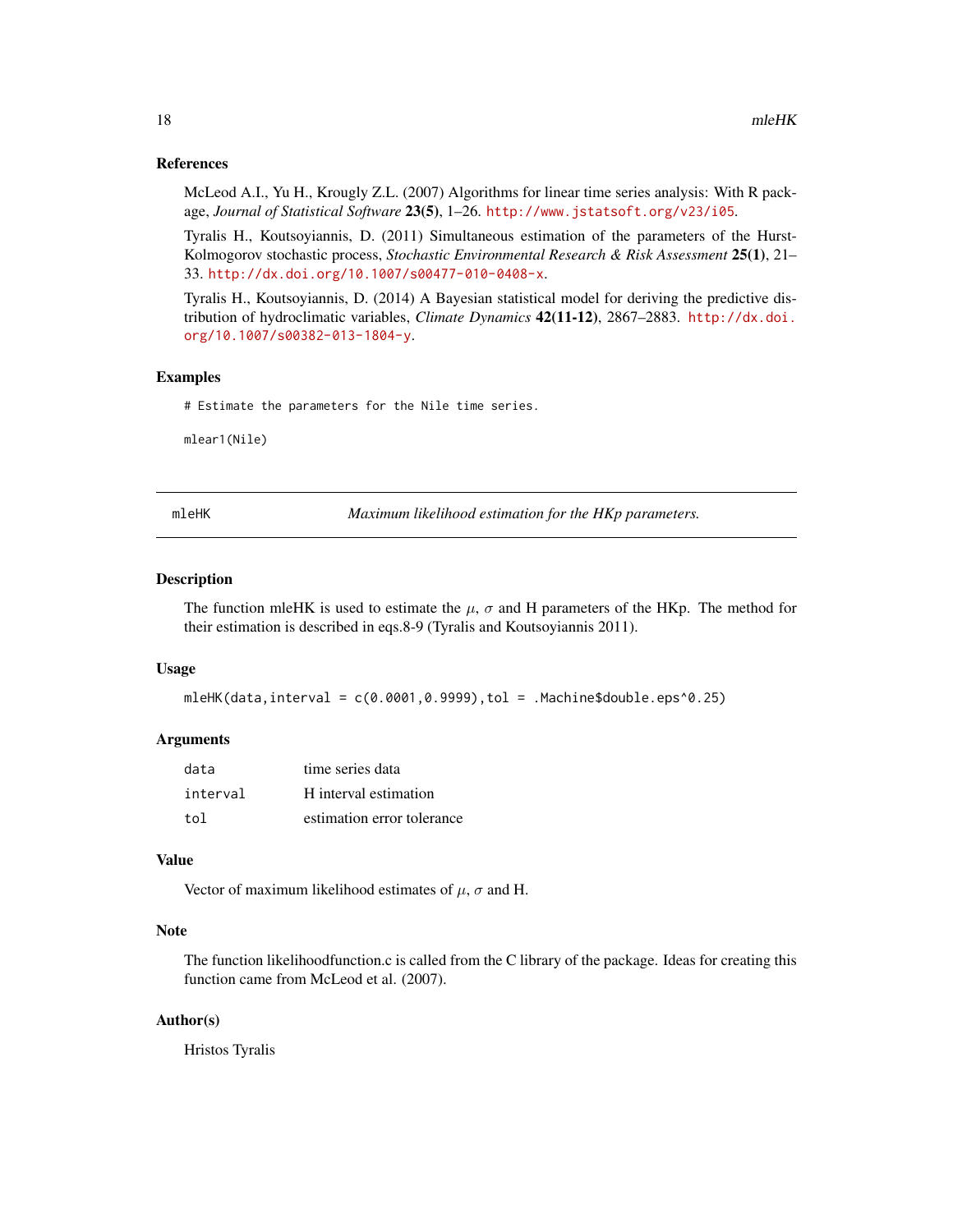#### $m$ leHK 19

## References

McLeod A.I., Yu H., Krougly Z.L. (2007) Algorithms for linear time series analysis: With R package, *Journal of Statistical Software* 23(5), 1–26. <http://www.jstatsoft.org/v23/i05>.

Tyralis H., Koutsoyiannis, D. (2011) Simultaneous estimation of the parameters of the Hurst-Kolmogorov stochastic process, *Stochastic Environmental Research & Risk Assessment* 25(1), 21– 33. <http://dx.doi.org/10.1007/s00477-010-0408-x>.

## Examples

# Estimate the parameters for the Nile time series.

mleHK(Nile)